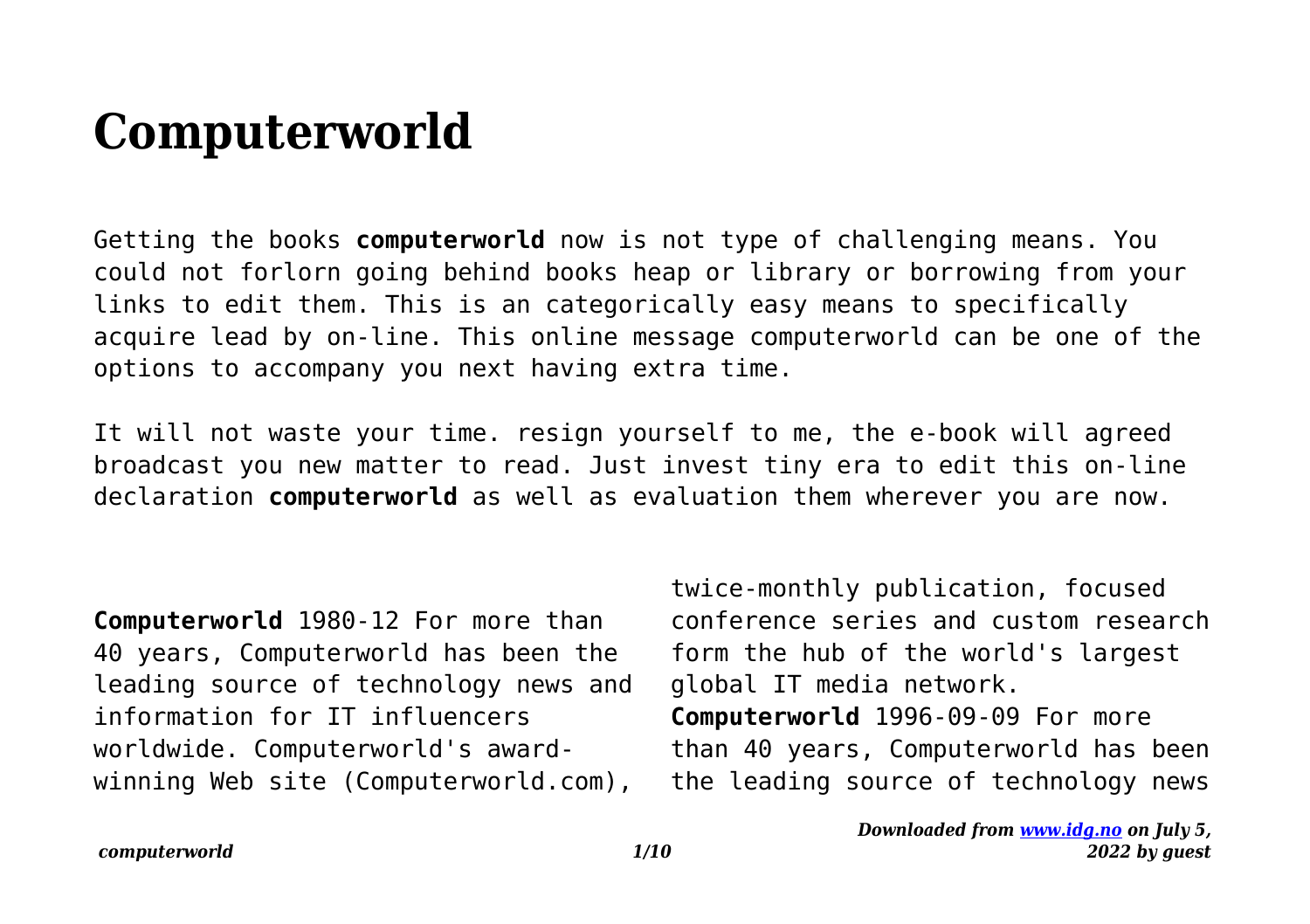and information for IT influencers worldwide. Computerworld's awardwinning Web site (Computerworld.com), twice-monthly publication, focused conference series and custom research form the hub of the world's largest global IT media network.

*Computerworld* 1988 For more than 40 years, Computerworld has been the leading source of technology news and information for IT influencers worldwide. Computerworld's awardwinning Web site (Computerworld.com), twice-monthly publication, focused conference series and custom research form the hub of the world's largest global IT media network.

**Computerworld** 1988-02-08 For more than 40 years, Computerworld has been the leading source of technology news and information for IT influencers worldwide. Computerworld's awardwinning Web site (Computerworld.com), twice-monthly publication, focused conference series and custom research form the hub of the world's largest global IT media network. **Computerworld** 1984-12-24 For more than 40 years, Computerworld has been the leading source of technology news and information for IT influencers worldwide. Computerworld's awardwinning Web site (Computerworld.com), twice-monthly publication, focused conference series and custom research form the hub of the world's largest global IT media network. **Computerworld** 1993-08-23 For more than 40 years, Computerworld has been the leading source of technology news and information for IT influencers worldwide. Computerworld's awardwinning Web site (Computerworld.com), twice-monthly publication, focused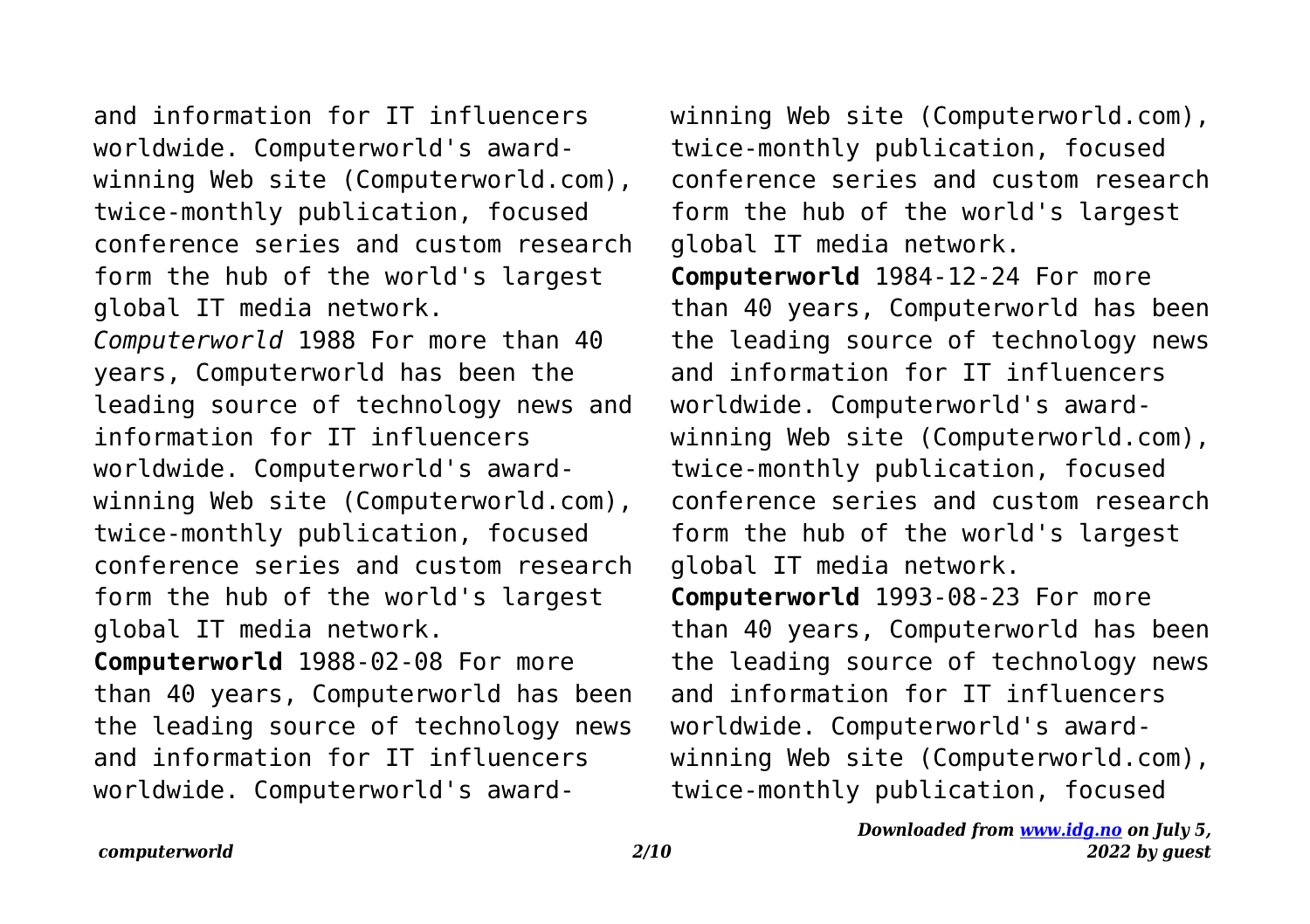conference series and custom research form the hub of the world's largest global IT media network.

*Computerworld* 1975-09-10 For more than 40 years, Computerworld has been the leading source of technology news and information for IT influencers worldwide. Computerworld's awardwinning Web site (Computerworld.com), twice-monthly publication, focused conference series and custom research form the hub of the world's largest global IT media network.

**Computerworld** 1977-09-26 For more than 40 years, Computerworld has been the leading source of technology news and information for IT influencers worldwide. Computerworld's awardwinning Web site (Computerworld.com), twice-monthly publication, focused conference series and custom research form the hub of the world's largest

global IT media network. Computerworld 1984-05-21 For more than 40 years, Computerworld has been the leading source of technology news and information for IT influencers worldwide. Computerworld's awardwinning Web site (Computerworld.com), twice-monthly publication, focused conference series and custom research form the hub of the world's largest global IT media network. Computerworld 1985-03-25 For more than 40 years, Computerworld has been the leading source of technology news and information for IT influencers worldwide. Computerworld's awardwinning Web site (Computerworld.com), twice-monthly publication, focused conference series and custom research form the hub of the world's largest global IT media network. *Computerworld* 1982-03-15 For more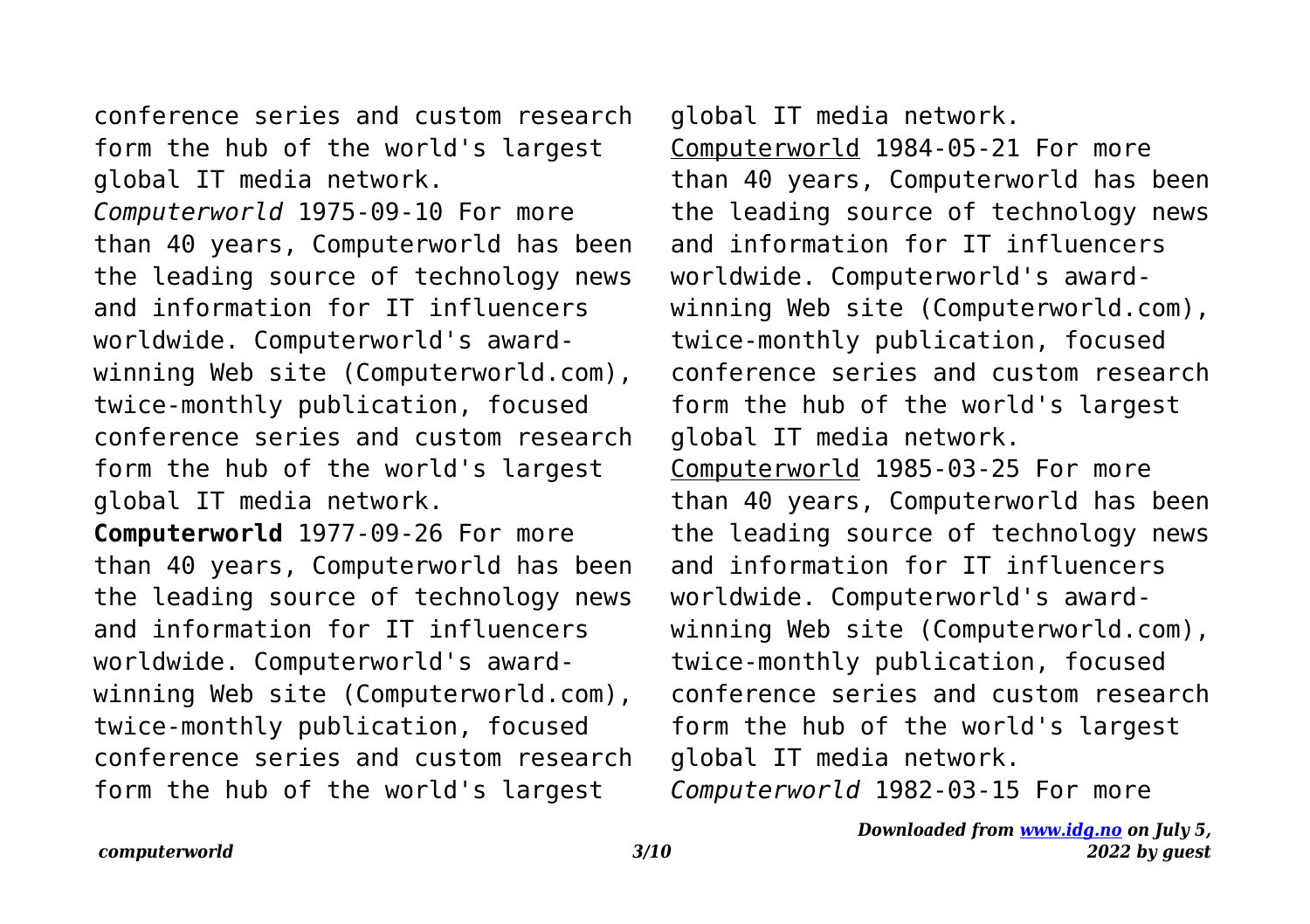than 40 years, Computerworld has been the leading source of technology news and information for IT influencers worldwide. Computerworld's awardwinning Web site (Computerworld.com), twice-monthly publication, focused conference series and custom research form the hub of the world's largest global IT media network. **Computerworld** 1987-03-02 For more than 40 years, Computerworld has been the leading source of technology news and information for IT influencers worldwide. Computerworld's awardwinning Web site (Computerworld.com), twice-monthly publication, focused

conference series and custom research form the hub of the world's largest global IT media network.

**Computerworld** 1987-04-20 For more than 40 years, Computerworld has been the leading source of technology news

and information for IT influencers worldwide. Computerworld's awardwinning Web site (Computerworld.com), twice-monthly publication, focused conference series and custom research form the hub of the world's largest global IT media network.

**Computerworld** 1999-01-25 For more than 40 years, Computerworld has been the leading source of technology news and information for IT influencers worldwide. Computerworld's awardwinning Web site (Computerworld.com), twice-monthly publication, focused conference series and custom research form the hub of the world's largest global IT media network. **Computerworld** 2000-04-03 For more than 40 years, Computerworld has been

the leading source of technology news and information for IT influencers worldwide. Computerworld's award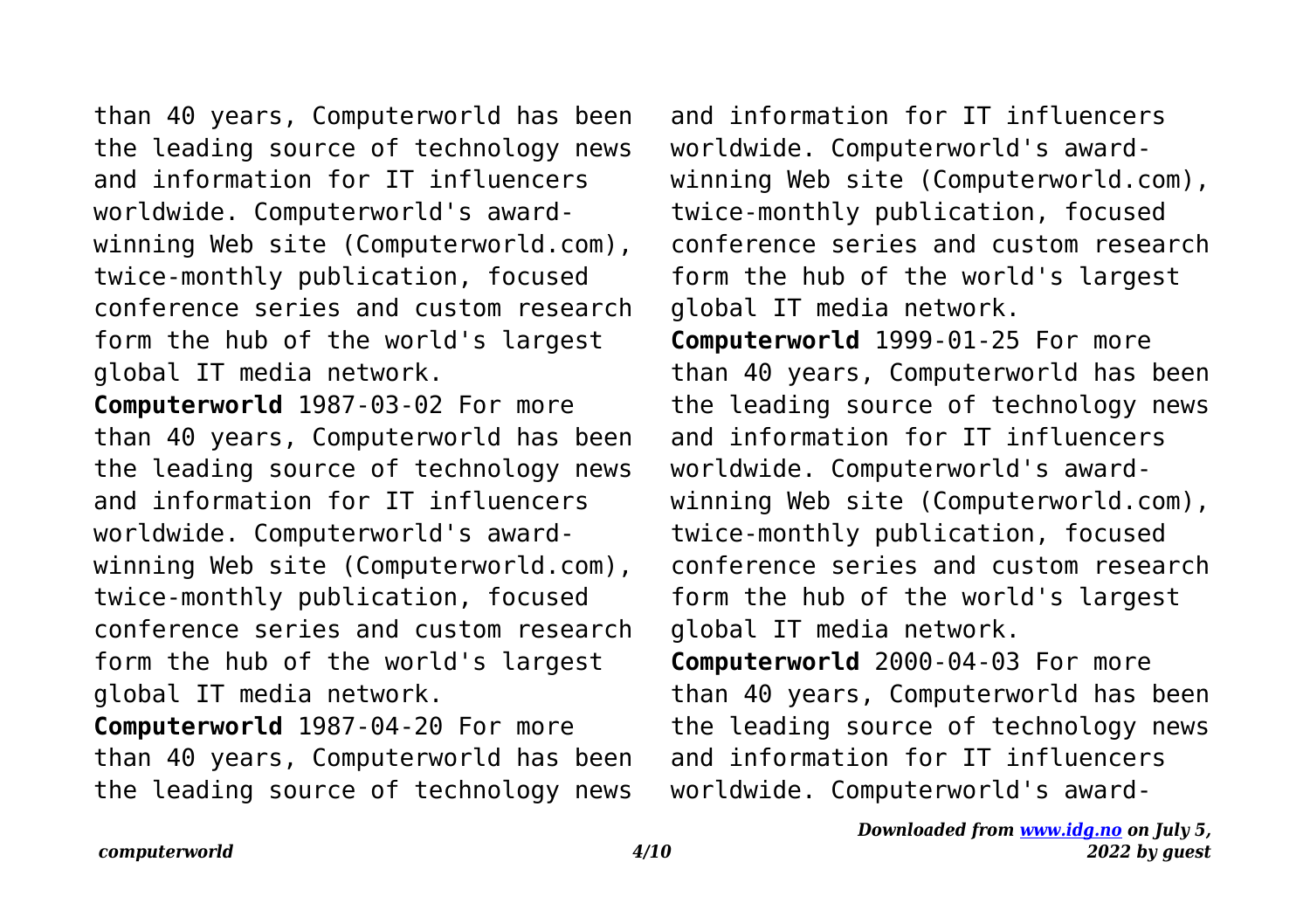winning Web site (Computerworld.com), twice-monthly publication, focused conference series and custom research form the hub of the world's largest global IT media network.

**Computerworld** 1985-04-22 For more than 40 years, Computerworld has been the leading source of technology news and information for IT influencers worldwide. Computerworld's awardwinning Web site (Computerworld.com), twice-monthly publication, focused conference series and custom research form the hub of the world's largest global IT media network. Computerworld 1993-11-01 For more than 40 years, Computerworld has been the leading source of technology news and information for IT influencers worldwide. Computerworld's awardwinning Web site (Computerworld.com), twice-monthly publication, focused

conference series and custom research form the hub of the world's largest global IT media network. Computerworld 1981-10-26 For more than 40 years, Computerworld has been the leading source of technology news and information for IT influencers worldwide. Computerworld's awardwinning Web site (Computerworld.com), twice-monthly publication, focused conference series and custom research form the hub of the world's largest global IT media network. **Computerworld** 1976-12-20 For more than 40 years, Computerworld has been the leading source of technology news and information for IT influencers worldwide. Computerworld's awardwinning Web site (Computerworld.com), twice-monthly publication, focused conference series and custom research form the hub of the world's largest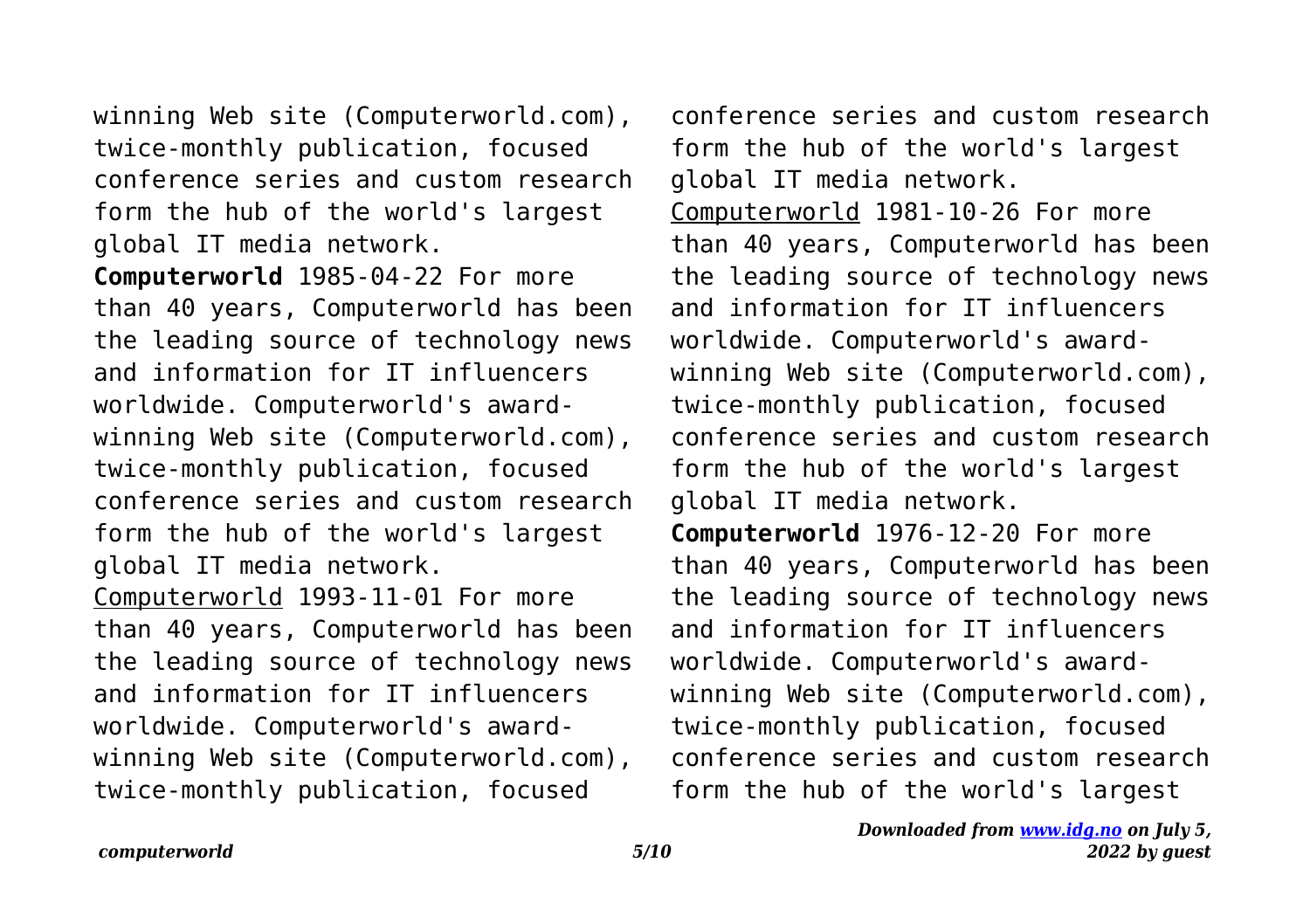global IT media network. **Computerworld** 1983-04-11 For more than 40 years, Computerworld has been the leading source of technology news and information for IT influencers worldwide. Computerworld's awardwinning Web site (Computerworld.com), twice-monthly publication, focused conference series and custom research form the hub of the world's largest global IT media network.

**Computerworld** Alfred Elton Van Vogt 1983

*Computerworld* 1983-07-11 For more than 40 years, Computerworld has been the leading source of technology news and information for IT influencers worldwide. Computerworld's awardwinning Web site (Computerworld.com), twice-monthly publication, focused conference series and custom research form the hub of the world's largest

global IT media network. **Computerworld** 1998-11-30 For more than 40 years, Computerworld has been the leading source of technology news and information for IT influencers worldwide. Computerworld's awardwinning Web site (Computerworld.com), twice-monthly publication, focused conference series and custom research form the hub of the world's largest global IT media network. *Computerworld* 1985-10-07 For more than 40 years, Computerworld has been the leading source of technology news and information for IT influencers worldwide. Computerworld's awardwinning Web site (Computerworld.com), twice-monthly publication, focused conference series and custom research form the hub of the world's largest global IT media network. Computerworld 1980-05-05 For more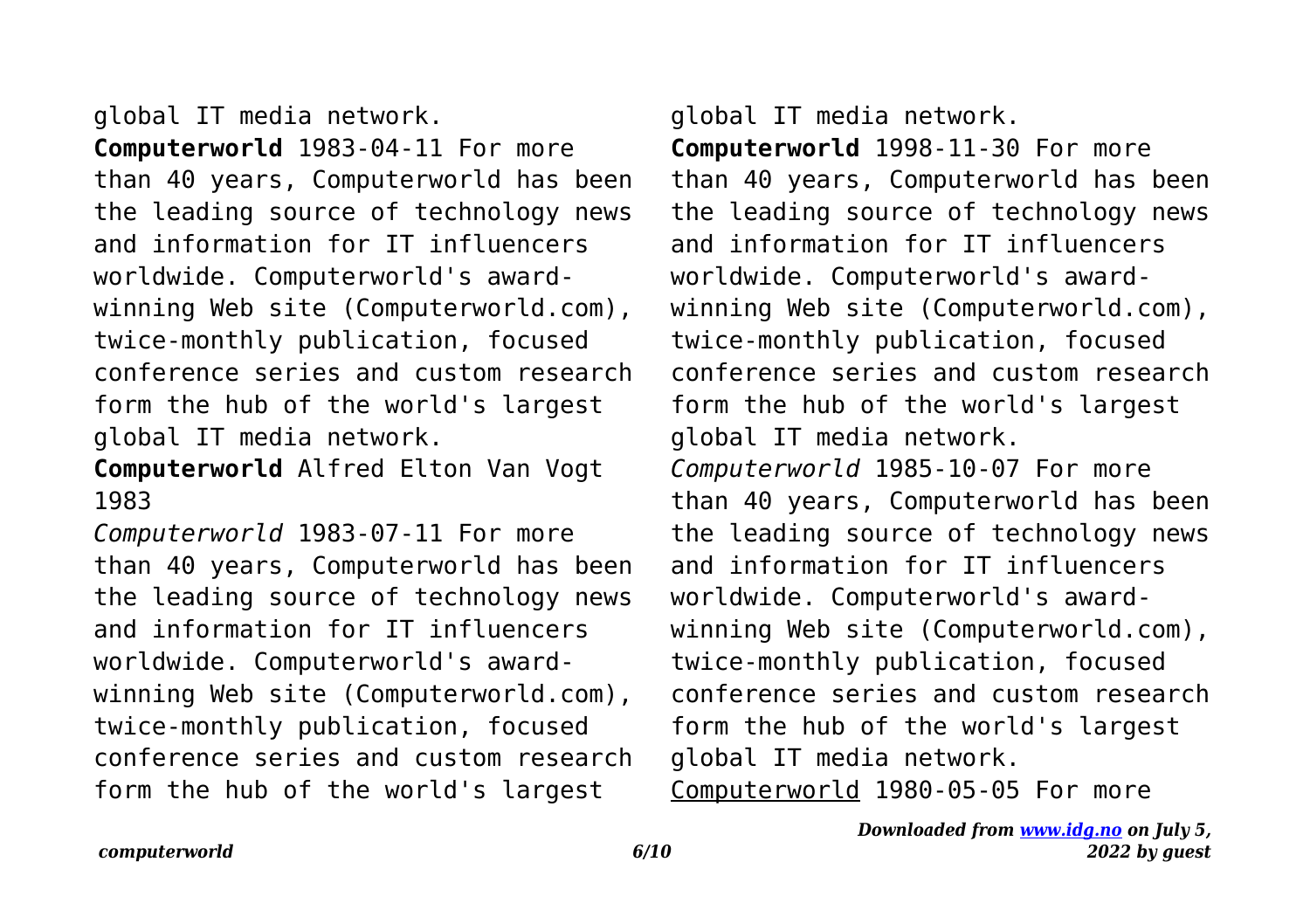than 40 years, Computerworld has been the leading source of technology news and information for IT influencers worldwide. Computerworld's awardwinning Web site (Computerworld.com), twice-monthly publication, focused conference series and custom research form the hub of the world's largest global IT media network.

**Computerworld** 1984-11 For more than 40 years, Computerworld has been the leading source of technology news and information for IT influencers worldwide. Computerworld's awardwinning Web site (Computerworld.com), twice-monthly publication, focused conference series and custom research form the hub of the world's largest global IT media network. *Computerworld* 1973-08-29 For more

than 40 years, Computerworld has been the leading source of technology news

and information for IT influencers worldwide. Computerworld's awardwinning Web site (Computerworld.com), twice-monthly publication, focused conference series and custom research form the hub of the world's largest global IT media network. *Computerworld* 1999-03-15 For more than 40 years, Computerworld has been the leading source of technology news and information for IT influencers worldwide. Computerworld's awardwinning Web site (Computerworld.com), twice-monthly publication, focused conference series and custom research form the hub of the world's largest global IT media network. *Computerworld* 2001-12-10 For more than 40 years, Computerworld has been the leading source of technology news and information for IT influencers worldwide. Computerworld's award-

## *Downloaded from [www.idg.no](http://www.idg.no) on July 5, 2022 by guest*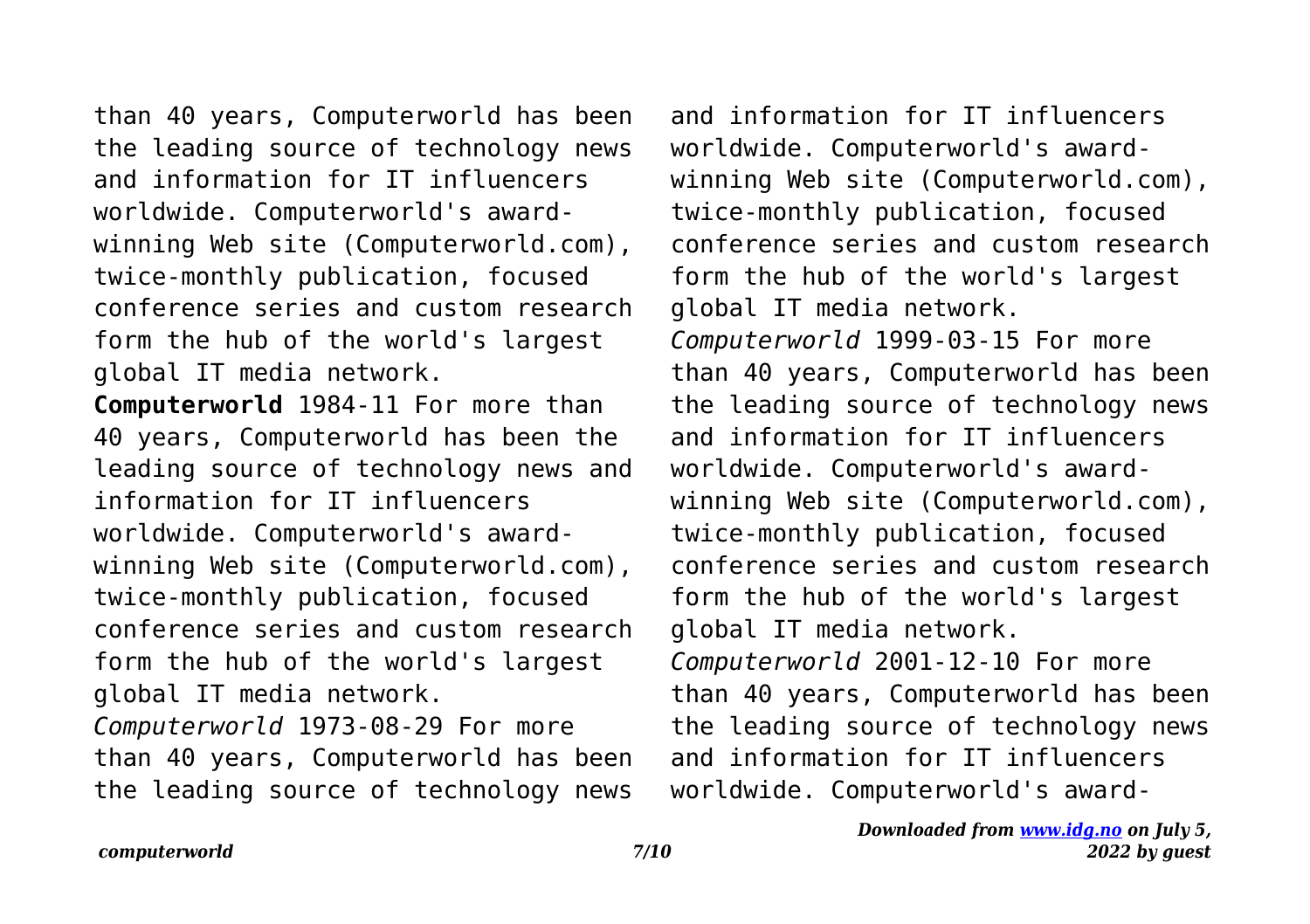winning Web site (Computerworld.com), twice-monthly publication, focused conference series and custom research form the hub of the world's largest global IT media network.

Computerworld 1994-01-24 For more than 40 years, Computerworld has been the leading source of technology news and information for IT influencers worldwide. Computerworld's awardwinning Web site (Computerworld.com), twice-monthly publication, focused conference series and custom research form the hub of the world's largest global IT media network. *Computerworld* 1985-09-30 For more than 40 years, Computerworld has been the leading source of technology news and information for IT influencers worldwide. Computerworld's awardwinning Web site (Computerworld.com), twice-monthly publication, focused

conference series and custom research form the hub of the world's largest global IT media network.

**Computerworld** 1999-08-16 For more than 40 years, Computerworld has been the leading source of technology news and information for IT influencers worldwide. Computerworld's awardwinning Web site (Computerworld.com), twice-monthly publication, focused conference series and custom research form the hub of the world's largest global IT media network. *Computerworld* 2000-03-06 For more than 40 years, Computerworld has been the leading source of technology news and information for IT influencers worldwide. Computerworld's awardwinning Web site (Computerworld.com), twice-monthly publication, focused conference series and custom research form the hub of the world's largest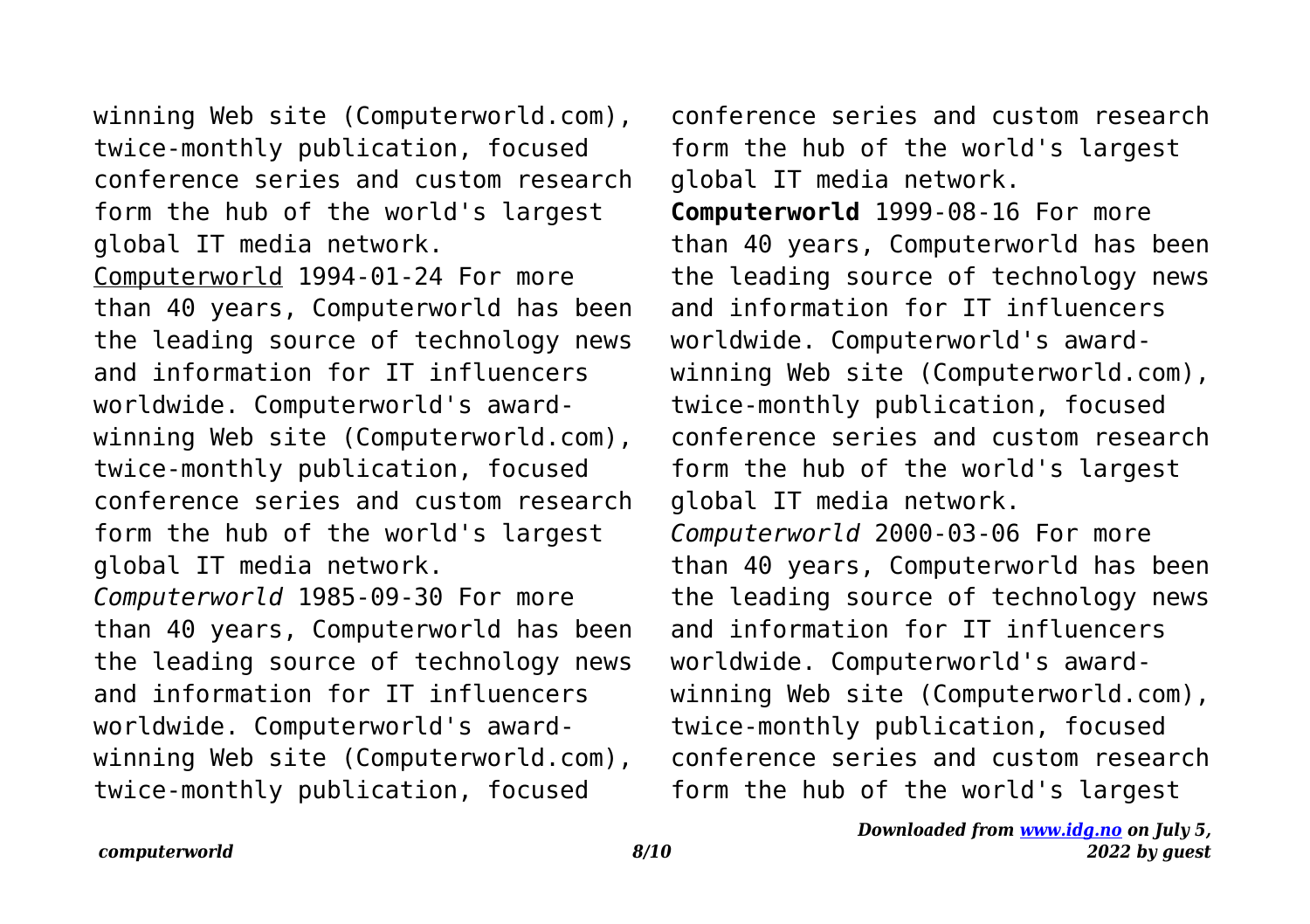global IT media network. *Computerworld* 1986-10-27 For more than 40 years, Computerworld has been the leading source of technology news and information for IT influencers worldwide. Computerworld's awardwinning Web site (Computerworld.com), twice-monthly publication, focused conference series and custom research form the hub of the world's largest global IT media network.

**Computerworld** 1982-06-07 For more than 40 years, Computerworld has been the leading source of technology news and information for IT influencers worldwide. Computerworld's awardwinning Web site (Computerworld.com), twice-monthly publication, focused conference series and custom research form the hub of the world's largest global IT media network. Computerworld 1986-01-13 For more

than 40 years, Computerworld has been the leading source of technology news and information for IT influencers worldwide. Computerworld's awardwinning Web site (Computerworld.com), twice-monthly publication, focused conference series and custom research form the hub of the world's largest global IT media network. **Computerworld** 1980-10-20 For more than 40 years, Computerworld has been the leading source of technology news and information for IT influencers worldwide. Computerworld's awardwinning Web site (Computerworld.com), twice-monthly publication, focused conference series and custom research form the hub of the world's largest global IT media network.

**Computerworld** 1993-06-21 For more than 40 years, Computerworld has been the leading source of technology news